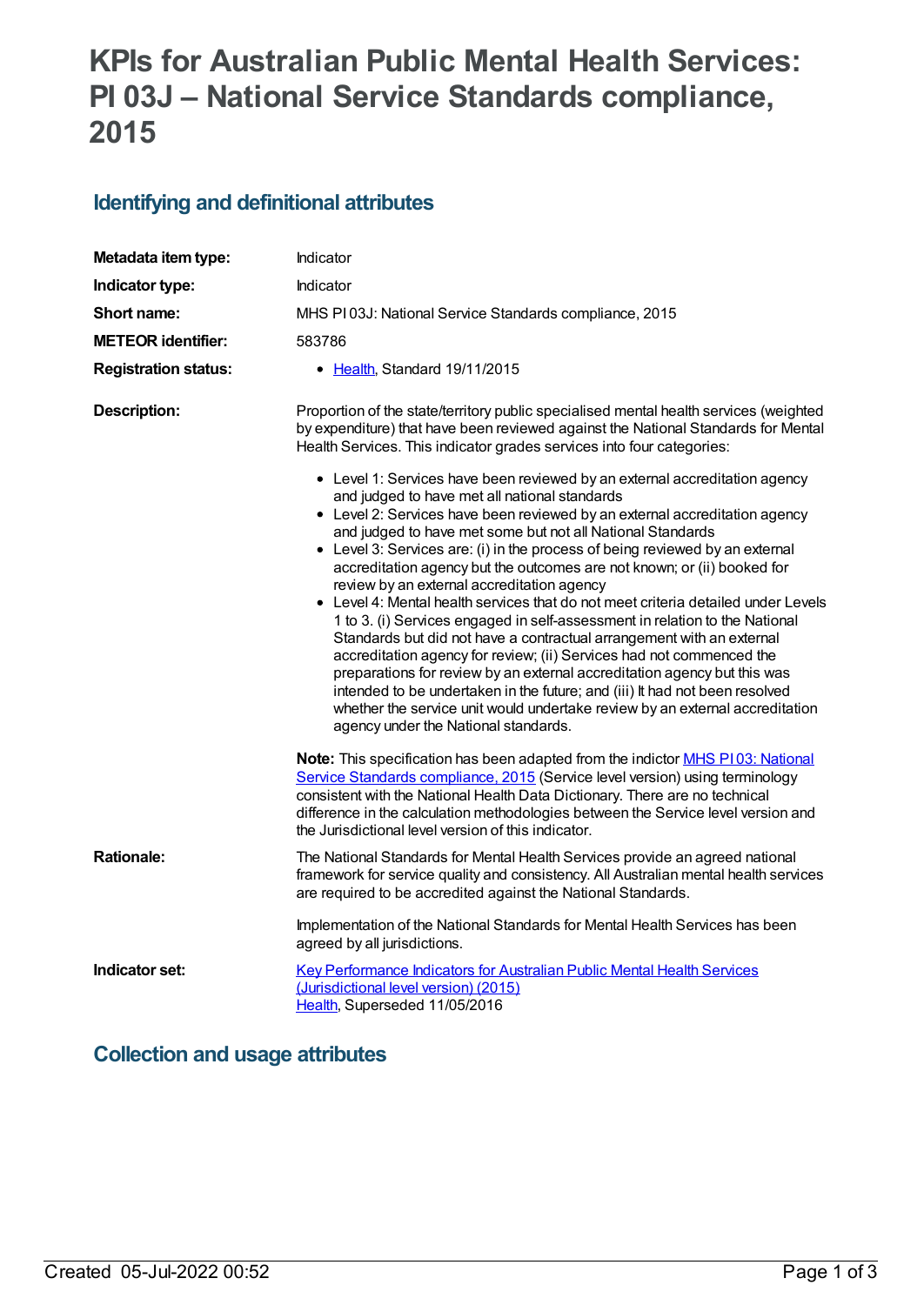| <b>Computation description:</b> | Coverage/Scope:                                                                                                                                                                                                                                                                                                                                                                                                                                                                                                                                                        |
|---------------------------------|------------------------------------------------------------------------------------------------------------------------------------------------------------------------------------------------------------------------------------------------------------------------------------------------------------------------------------------------------------------------------------------------------------------------------------------------------------------------------------------------------------------------------------------------------------------------|
|                                 | State/territory specialised public mental health services, in-scope for reporting<br>defined by the Mental Health Establishments National Minimum Data Set, with the<br>following exceptions:                                                                                                                                                                                                                                                                                                                                                                          |
|                                 | • aged care residential services subject to Australian Government residential<br>aged care reporting and service standards requirements;<br>• private hospital service units in receipt of government funding where the<br>National Standards for Mental Health Services do not apply;<br>• non-government operated residential mental health care services.                                                                                                                                                                                                           |
|                                 | Methodology:                                                                                                                                                                                                                                                                                                                                                                                                                                                                                                                                                           |
|                                 | • Reference period for 2015 performance reporting: 2012-13<br>• Recurrent costs include costs directly attributable to specialised mental health<br>services plus a proportional share of overhead costs (indirect expenditure).<br>Cost data for this indicator are based on gross recurrent expenditure as<br>compiled by State/Territory data providers according to the specifications of<br>the Mental Health Establishments National Minimum Data Set. As such, it is<br>subject to the concepts, definitions and costing methodology developed for<br>the NMDS. |
|                                 | • Expenditure on service units reaching each of the four levels are to be<br>summed when calculating each numerator.                                                                                                                                                                                                                                                                                                                                                                                                                                                   |
| <b>Computation:</b>             | (Numerator $\div$ Denominator) x 100                                                                                                                                                                                                                                                                                                                                                                                                                                                                                                                                   |
|                                 | Calculated separately for each level                                                                                                                                                                                                                                                                                                                                                                                                                                                                                                                                   |
| <b>Numerator:</b>               | Total expenditure on specialised public mental health services that meet the<br>definition of level X where X is the level at which the indicator is being measured<br>(either Level 1, Level 2, Level 3 or Level 4).                                                                                                                                                                                                                                                                                                                                                  |
| <b>Numerator data elements:</b> | <b>Data Element / Data Set-</b>                                                                                                                                                                                                                                                                                                                                                                                                                                                                                                                                        |
|                                 |                                                                                                                                                                                                                                                                                                                                                                                                                                                                                                                                                                        |
|                                 | Data Element                                                                                                                                                                                                                                                                                                                                                                                                                                                                                                                                                           |
|                                 | Specialised mental health service unit total apportioned expenditure                                                                                                                                                                                                                                                                                                                                                                                                                                                                                                   |
|                                 | <b>NMDS/DSS</b>                                                                                                                                                                                                                                                                                                                                                                                                                                                                                                                                                        |
|                                 | (derived from) Mental Health Establishments NMDS                                                                                                                                                                                                                                                                                                                                                                                                                                                                                                                       |
|                                 | Data Element / Data Set                                                                                                                                                                                                                                                                                                                                                                                                                                                                                                                                                |
|                                 | Specialised mental health service unit-implementation of National standards<br>for mental health services status, code N                                                                                                                                                                                                                                                                                                                                                                                                                                               |
|                                 | NMDS / DSS                                                                                                                                                                                                                                                                                                                                                                                                                                                                                                                                                             |
|                                 | Mental health establishments NMDS 2013-14                                                                                                                                                                                                                                                                                                                                                                                                                                                                                                                              |
|                                 | Guide for use                                                                                                                                                                                                                                                                                                                                                                                                                                                                                                                                                          |
|                                 | Mapping of levels to National Minimum Data Set Mental Health Establishments<br>(MHE) codes as follows:                                                                                                                                                                                                                                                                                                                                                                                                                                                                 |
|                                 | Level 1: MHE code 1;                                                                                                                                                                                                                                                                                                                                                                                                                                                                                                                                                   |
|                                 | Level 2: MHE codes 2;                                                                                                                                                                                                                                                                                                                                                                                                                                                                                                                                                  |
|                                 | Level 3: MHE codes 3-4;                                                                                                                                                                                                                                                                                                                                                                                                                                                                                                                                                |
|                                 | Level 4: MHE codes 5-7.                                                                                                                                                                                                                                                                                                                                                                                                                                                                                                                                                |
|                                 | Expenditure for services that meet MHE Code 8 should be excluded from the<br>calculation of this indicator (both numerator and denominator).                                                                                                                                                                                                                                                                                                                                                                                                                           |